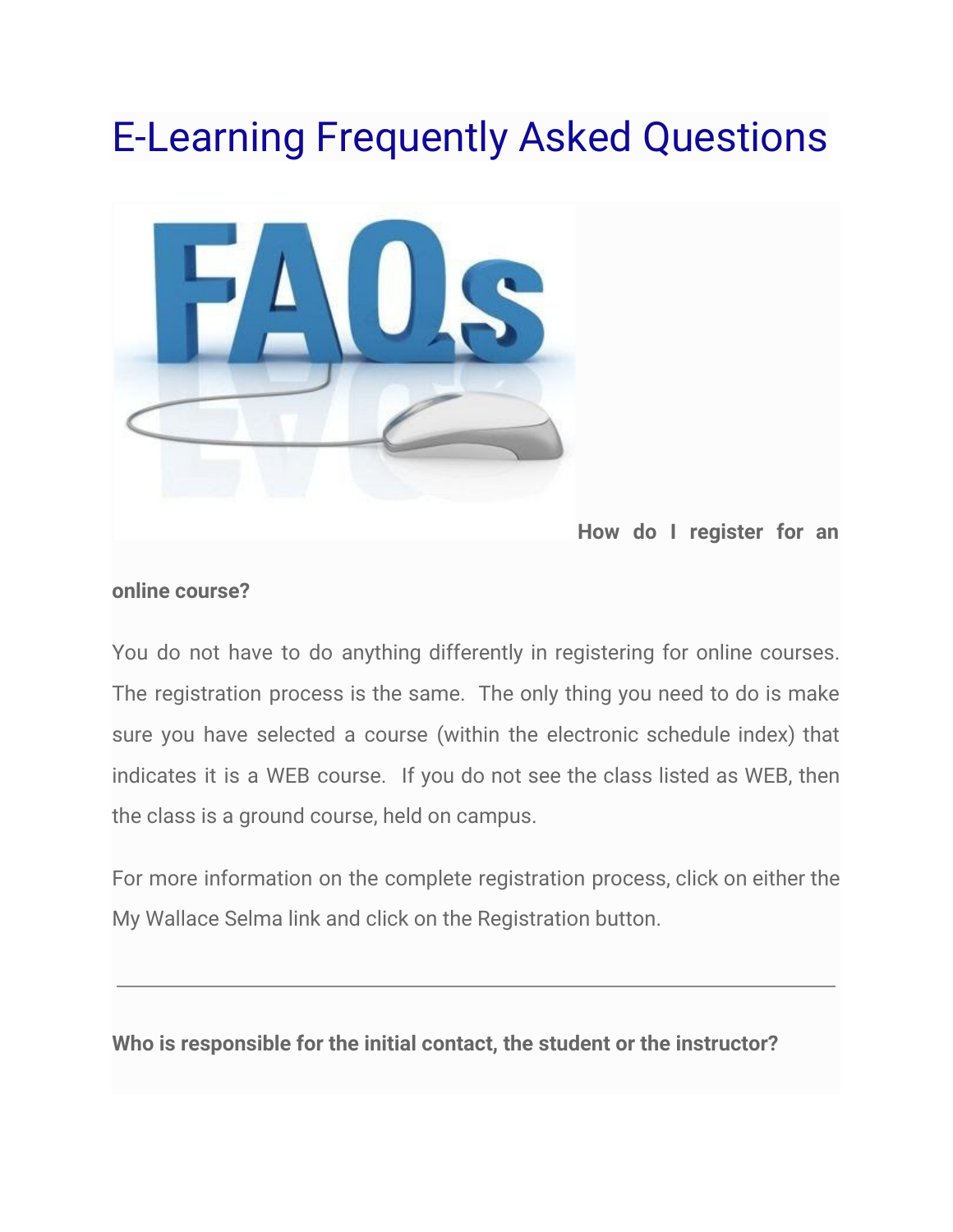The student should access the course on the first day of class, just as you would attend class on the first day in a traditional classroom.

#### **How do I access my course material?**

Your materials for your course can be found when you log in to Canvas. Be sure to log in on the first day of classes and read the instructor message. Begin work in your courses on Day 1. Don't delay!

# **What do I do if I cannot access my course?**

If you cannot log in to your course, please access the **[Help](https://wccs.instructure.com/login/canvas/) link** located underneath the login area on the Canvas login page for phone support or live chat.

# **I am trying to access my WCCS e-mail but I receive a message that my password and/or user name is incorrect. How can I resolve this issue?**

Please be sure you are typing the correct email address in the User Name box. By default, your initial password is "Wallace" + the last four digits of your Social Security number (e.g. **Wallace1234**). If this does not work, please contact the IT HelpDesk at 334.876.9416 for assistance.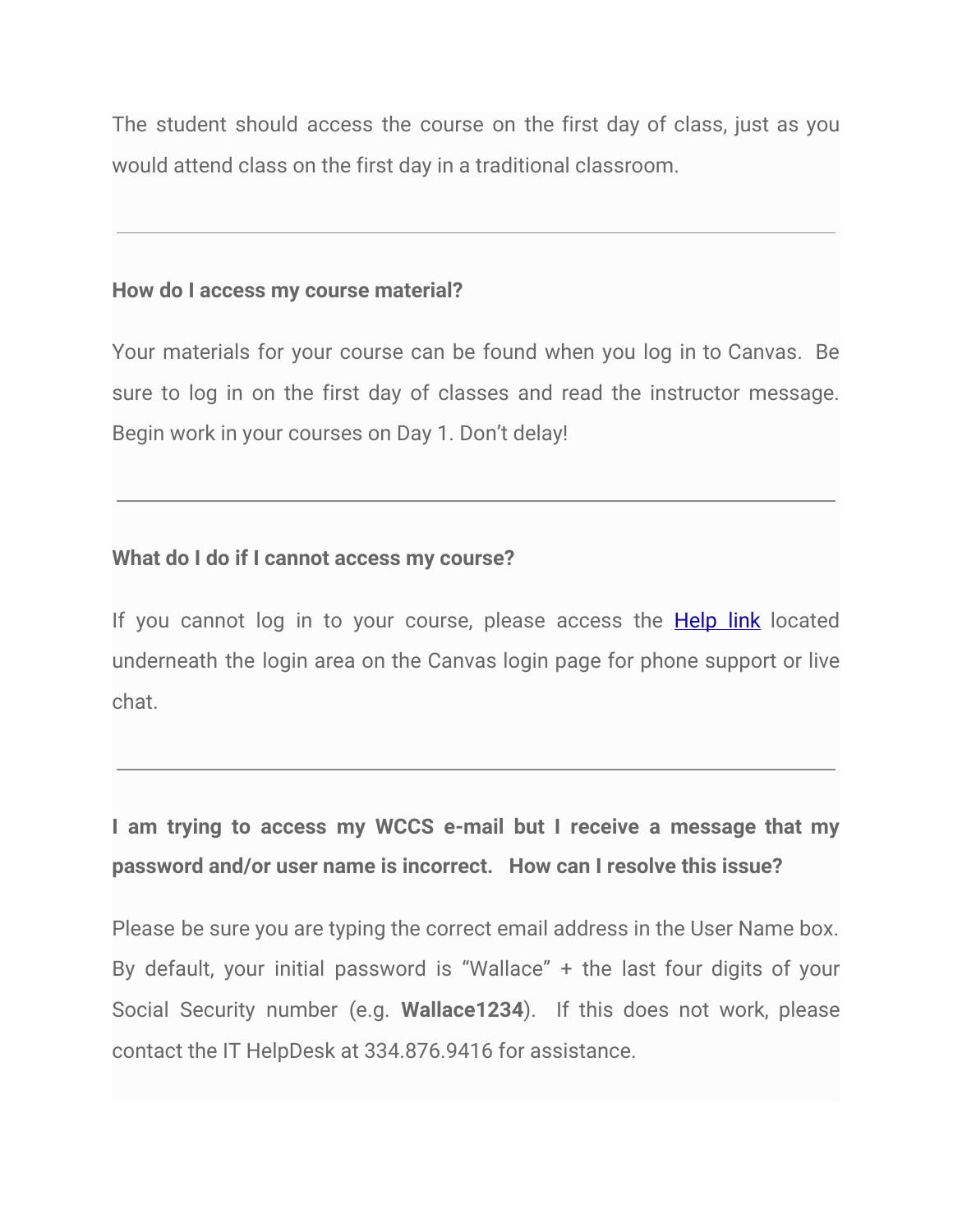#### **How do I drop/add an E-Learning course?**

The procedure for dropping or adding a course is the same as the procedure for dropping or adding a traditional on-campus course.

#### **Am I ever required to come to campus for an E-Learning Course?**

You are required to come to campus for your midterm and final exam. However, some E-Learning courses require you to come to campus for labs or activities. Those courses are Biology, Speech, and courses listed as hybrid courses.

#### **Where can I find my midterm and final exam test date, time, and location?**

There are two ways to find information concerning your midterm and final exam. One way is to log on to your class and check the syllabus or view the course calendar. Another option is to check the E-Learning home page. Exam schedules are listed under the E-Learning Exam Schedule link on the left side of the page.